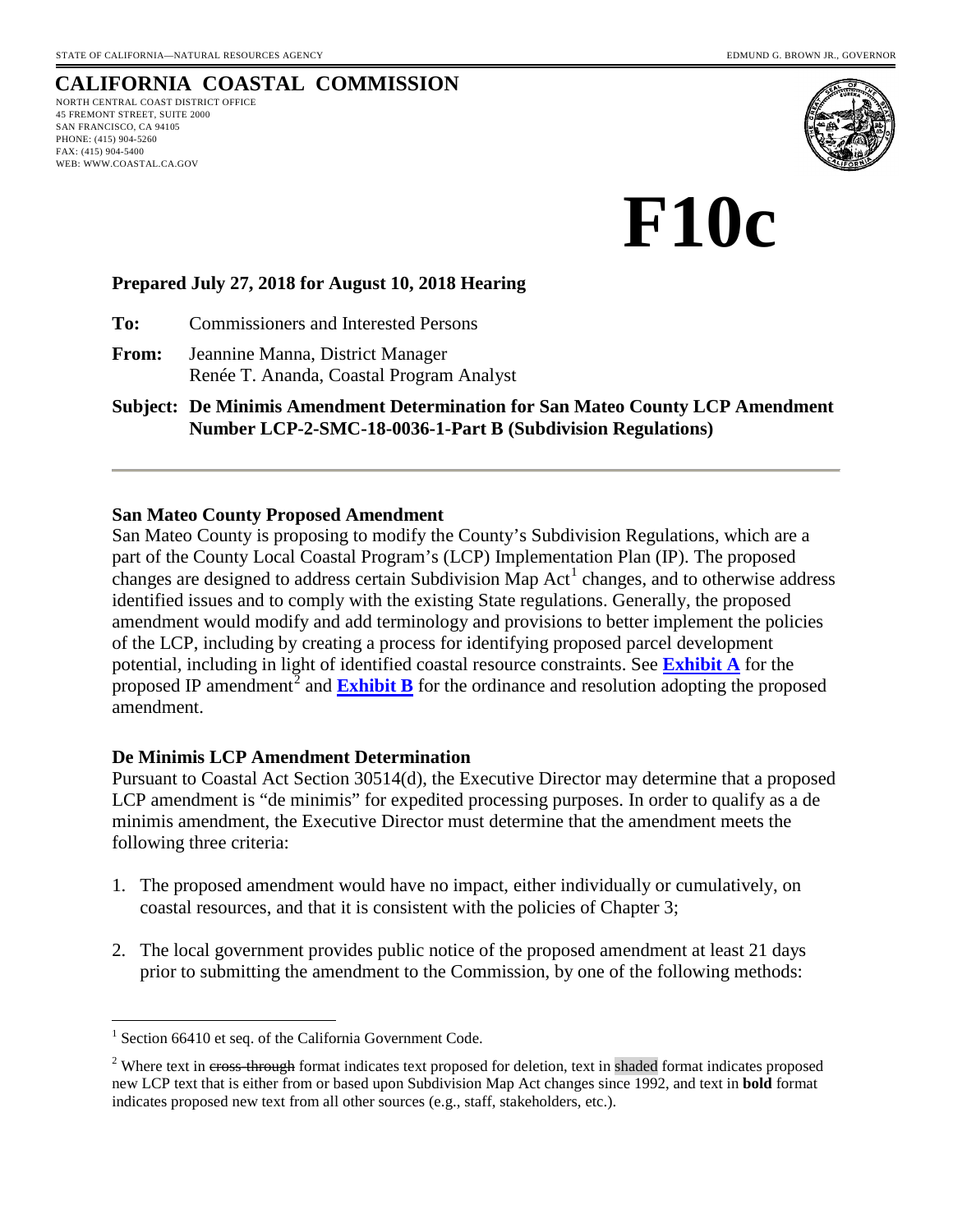posting on-site and off-site in the affected area, newspaper publication, or direct mailing to owners and occupants of contiguous property; and

3. The amendment does not propose any change in use of land or water or allowable use of property.

If the Executive Director determines that an amendment qualifies as de minimis for processing purposes, that determination must be reported to the Commission. If three or more Commissioners object to the de minimis LCP amendment determination, then the amendment shall be set for a future public hearing as a regular LCP amendment; if three or more Commissioners do not object to the de minimis determination, then the amendment is deemed approved, and it becomes a certified part of the LCP 10 days after the date of the Commission meeting (in this case, on August 20, 2018).

**The purpose of this notice is to advise interested parties of the Executive Director's determination that the proposed LCP amendment is de minimis.** Each of the de minimis criteria is discussed briefly below:

- **1. No impact to coastal resources and consistency with Coastal Act Chapter 3:** The intent of the proposed amendment is to bring the County's Subdivision Regulations into full compliance with the State's Subdivision Map Act, incorporate changes to address updated County processes, and create a new pre-application process to ensure resource protection and hazard avoidance is considered early on in the design process. The updated regulations do not modify coastal development permit (CDP) requirements for the review of new proposed development, parcel legalizations, and/or lot line adjustments as defined by the LCP. In regard to the pre-application process, the proposed amendment requires preparation, submittal, and review of a development footprint analysis prior to submittal of a tentative map. The footprint analysis is required to include a description and review of development constraints and potential coastal resource impacts associated with potential development of the parcels (such as removal of trees or vegetation, sensitive habitat concerns, etc.) and requires an evaluation of the effect of potential hazards on potential development (including related to sea level rise). The updated regulations also make the provision of reasonable public access, if none exists, an LCP requirement. The required footprint analysis will assure that proposed subdivisions better consider potential impacts from future development to coastal resources and potential effects related to hazards upfront so that subdivisions can be modified accordingly. Finally, the update explicitly requires conformance with the LCP and the protection of coastal resources. Thus, the proposed amendment will not adversely affect coastal resources, and it is consistent with the Chapter 3 policies of the Coastal Act.
- **2. Provision of public notice:** County staff made presentations regarding the proposed amendments to the Pescadero Municipal Advisory Council, Agricultural Advisory Committee, Midcoast Community Council, and North Fair Oaks Community Council, all in August 2017. The County published public notice of the Planning Commission's September 27, 2017 public meeting to review the draft Subdivision Regulations in the San Mateo County Times on September 16, 2017. The County also published a public notice in the San Mateo County Times on December 2, 2017 for the December 5, 2017 meeting of the Board